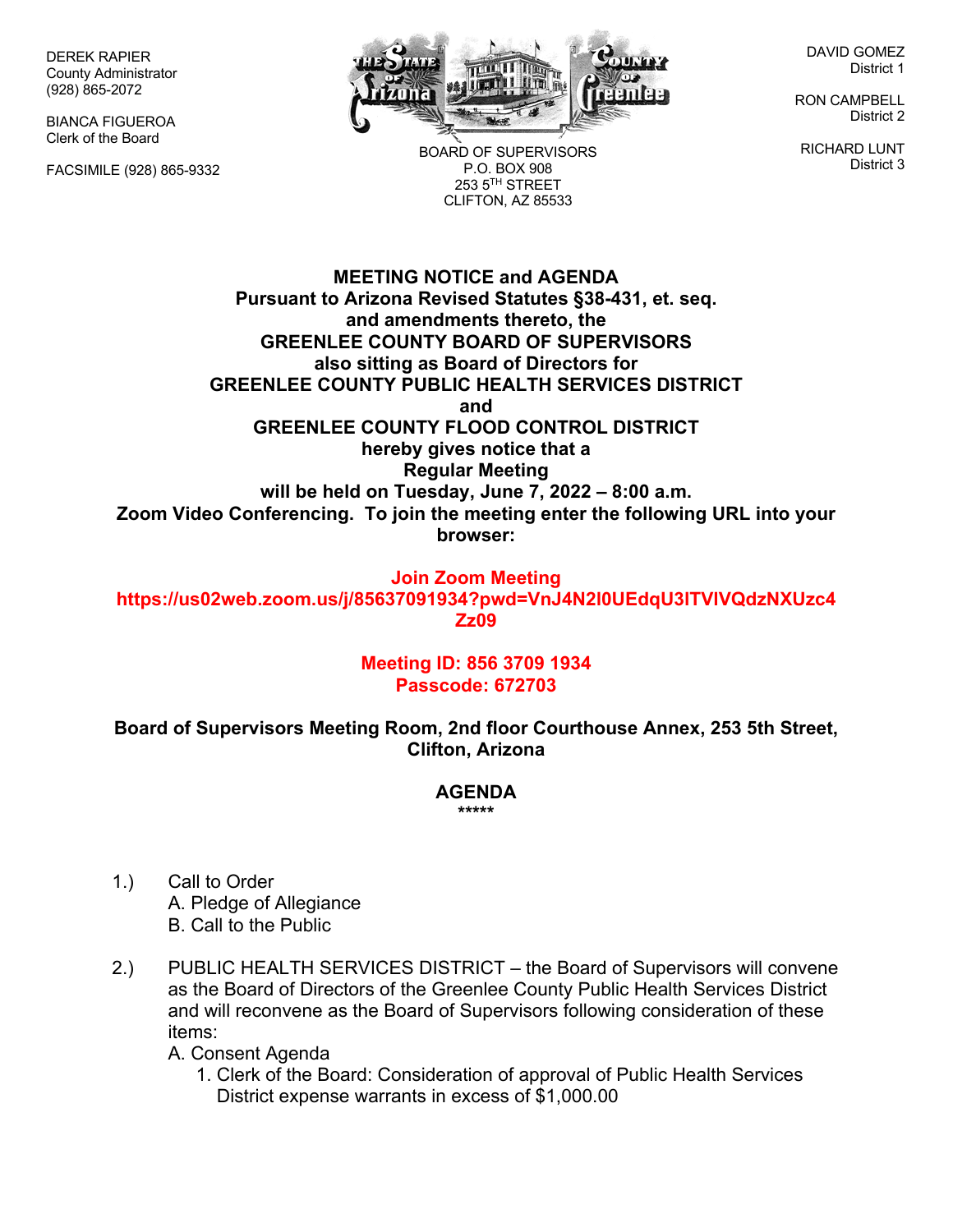3.) FLOOD CONTROL DISTRICT – the Board of Supervisors will convene as the Board of Directors of the Greenlee County Flood Control District and will reconvene as the Board of Supervisors following consideration of these items: A. Consent Agenda

1. Clerk of the Board: Consideration of approval of Flood Control District expense warrants in excess of \$1,000.00

- 4.) Derek Rapier, County Administrator
	- A. Discussion/Action regarding approval of USDA Animal & Plant Health Inspections Service Wildlife Services Agreement
- 5.) Bianca Figueroa, Elections Director
	- A. Discussion/Action regarding the cancellation of Elections for Precinct Committeemen pursuant to Arizona Revised Statutes §16-410 and §16-822(B)
	- B. Discussion/Action regarding Precinct Committeemen to be Deemed Elected pursuant to Arizona Revised Statutes §16-410 and §16-822(B): Republican Party - Barry Speck and Elizabeth Speck for Precinct #5: Democratic Party – Walter Mares, Susan Breen, Barbara Ahmann, B. Waddell Reyes for Precinct #3: Shirley Randall, Patricia Mikelonis for Precinct #4: Libertarian Party – Michael Stubbings for Precinct #4; Steven Bigelow for Precinct #8
- 6.) Mike Sweetser, Senior Supervisor, Security Morenci Operations A. Discussion/Action - Request by Freeport-McMoRan Morenci Operations for a public display of fireworks for the  $4<sup>th</sup>$  of July Celebration which will be under the direction of the Morenci Fire Association

## 7.) Derek Rapier, County Administrator

- A. Discussion/Possible Action regarding the adoption of a resolution on Housing
- 8.) Derek Rapier, County Administrator A. Discussion/Action: Expenditure Limitation Permanent Base Adjustment – Call For Election
- 9.) Derek Rapier, County Administrator and Bianca Figueroa, Clerk of the Board A. County and State budget and legislative issues B. Calendar and Events
- 10.) Consent Agenda
	- A. Clerk of the Board: Consideration of approval of expense warrants in excess of \$1,000.00 – Voucher 5031
	- B. Elections Director: Consideration of designation of Polling Places/Vote Centers for the 2022 Primary Election to be held on August 2, 2022 and the 2022 General Election to be held on November 8, 2022 pursuant to Arizona